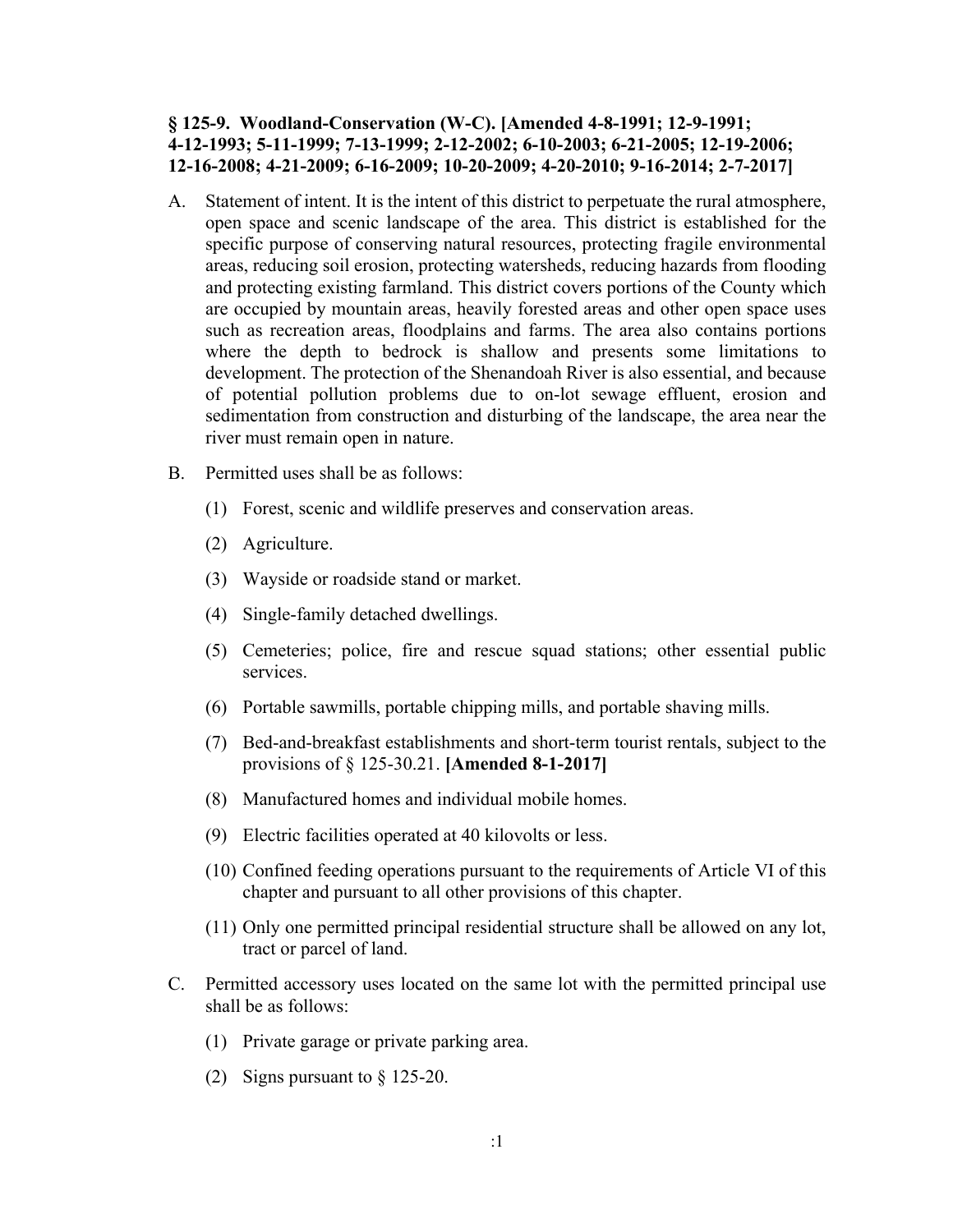- (3) Home occupations pursuant to § 125-15.
- (4) Customary accessory uses and buildings, provided that they are clearly incidental to the principal use pursuant to § 125-16.
- (5) Guesthouse, as defined in § 125-4.
- (6) Family day home (less than five unrelated children).
- (7) Small system wind energy facility.
- (8) Windmill.
- D. Uses permitted by special permit shall be as follows:
	- (1) Lodges or clubs for climbing, hunting, fishing, gunning, nature observation or other similar recreation purposes pursuant to § 125-22.
	- (2) Commercial outdoor recreation areas and facilities: parks (except amusement parks), playgrounds, picnic grounds, swimming clubs, country clubs, golf courses and driving ranges, miniature golf courses; archery; laser tag; paintball; and other similar uses, all pursuant to § 125-22.
	- (3) Churches and public schools.
	- (4) Electric facilities operated above 40 kilovolts.
	- (5) Publicly owned sanitary landfills which meet all federal, state and County requirements and regulations.
	- (6) Outdoor commercial recreation areas and facilities: camps and campgrounds pursuant to § 125-66.
	- (7) Pole-designed tower facilities or pole-designed structures not to exceed 100 feet in height with a minimum setback from all property lines of 200 feet, to be used for the primary purpose of communications, including, by way of illustration but not limited to, the following: telephone, radio, television, cable, and signal by special use permit.
	- (8) Commercial sawmills, commercial chipping mills, and commercial shaving mills pursuant to  $\S$  125-30.4.
	- (9) Commercial workshops, as defined in § 125-4.
	- (10) Veterinarian clinics, pet grooming, boarding and breeding of animals, as defined in § 125-4.
	- (11) Family day home (five or more unrelated children) pursuant to  $\S 125-30.6$ .
	- (12) Small system wind energy facility.
	- (13) Windmill.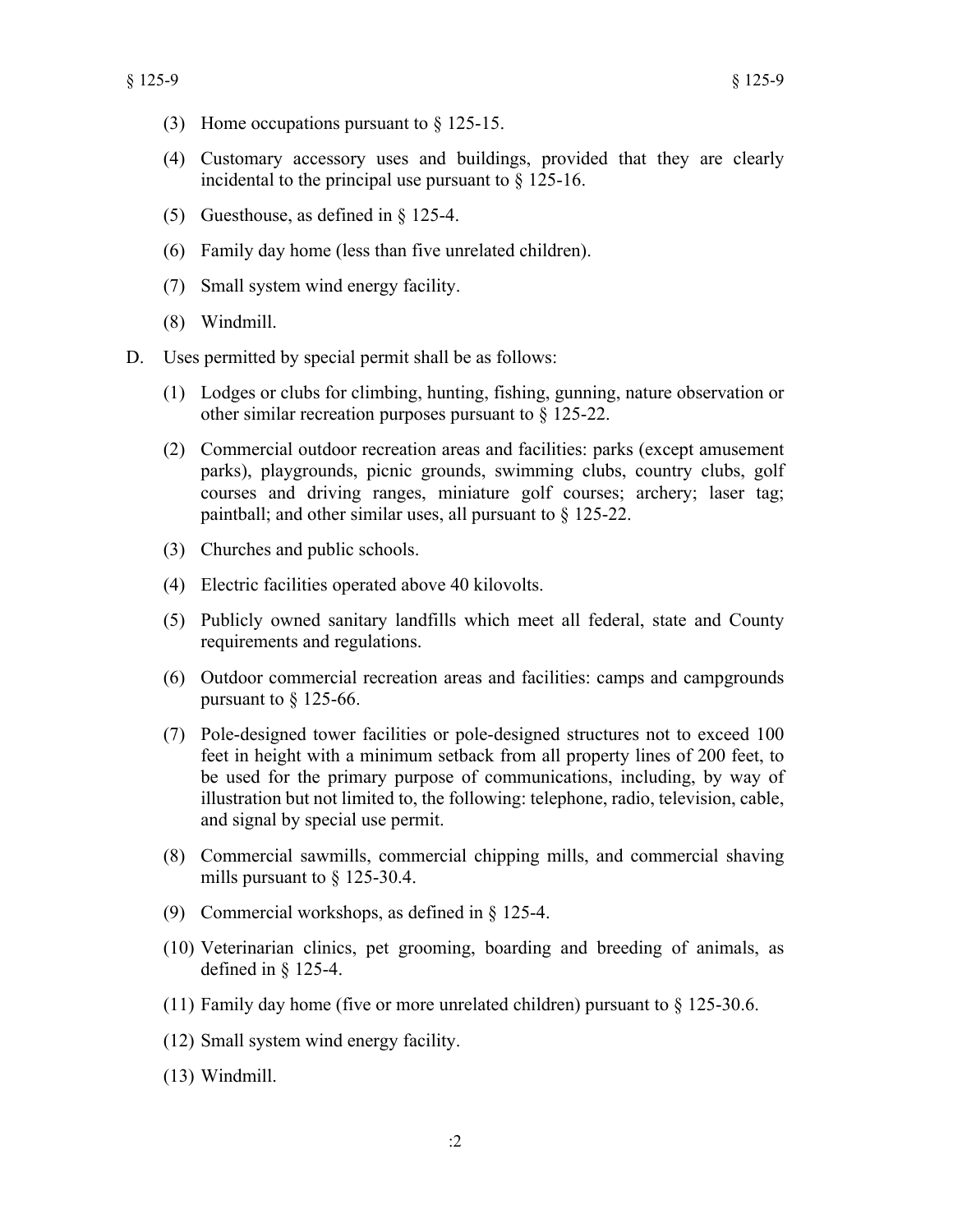- (14) Wholesale businesses and storage warehouses within "confined poultry feeding operation" buildings constructed prior to October 1, 2009. Storage of personal property of the property owner and all agricultural uses are exempt.
- (15) Banquet facility and event facility.
- (16) Auto repair service facility/public garage.
- (17) Indoor and outdoor shooting ranges.**<sup>1</sup>**
- (18) Commercial parking facilities. **[Added 3-17-2020]**
- E. Minimum lot size shall be as follows: area: 1 3/4 acres; width at setback line: 150 feet. Lots on cul-de-sac may have width reduced to 50 feet.
- F. Minimum yard dimensions shall be as follows: front yard: 50 feet, except cul-desac lots may be 70 feet; each side yard: 20 feet; rear yard: 50 feet.
- G. Maximum coverage and height shall be as follows: maximum building coverage: 15%; maximum height from average grade: 35 feet/2 1/2 stories. All accessory buildings shall be less than the main building in height, except as provided for in § 125-14D.
- H. Any new structure designed to be occupied as a residence, church, school, community center or commercial establishment or industry or any other structure designed for public occupancy shall not be located closer than 300 feet from any confined feeding operation as defined in § 125-32, Article VI, of this chapter.
- I. All wells in W-C Zoned Districts shall be a Class III "B" well and shall maintain a fifty-foot setback from all property lines adjacent to parcel(s) three acres or larger that are used for an agricultural operation, as defined in § 3.1-22.29(B), Code of Virginia (1950), as amended.**<sup>2</sup>** A variance may be sought through the Page County Board of Zoning Appeals for a well location closer than 50 feet to the property line if either of the following criteria listed can be achieved: i) the owner of the adjacent property that is used for an agricultural operation may grant written permission for construction within 50 feet of the property line; or ii) certification by the Page County Health Department that no other site on the property complies with zoning regulations for the construction of a private well. If approved, a variance conveyance form, which is part of the Page County appeal/variance application, must be recorded at the Page County Circuit Court within 90 days of the approval. Failed private drinking water wells that must be replaced by order of the local health department shall follow state health regulations for determining a site for a new well and are exempt from adhering to the foregoing variance procedure.
- J. Site plan. Before obtaining a zoning permit for the uses listed within this district either as a permitted use, accessory use or by special use permit a site plan shall be

**<sup>1.</sup> Editor's Note: Former Subsection D(18), Air bed-and-breakfast establishments, which immediately followed this subsection, was repealed 8-1-2017.**

**<sup>2.</sup> Editor's Note: See now Code of Virginia, § 3.2-300.**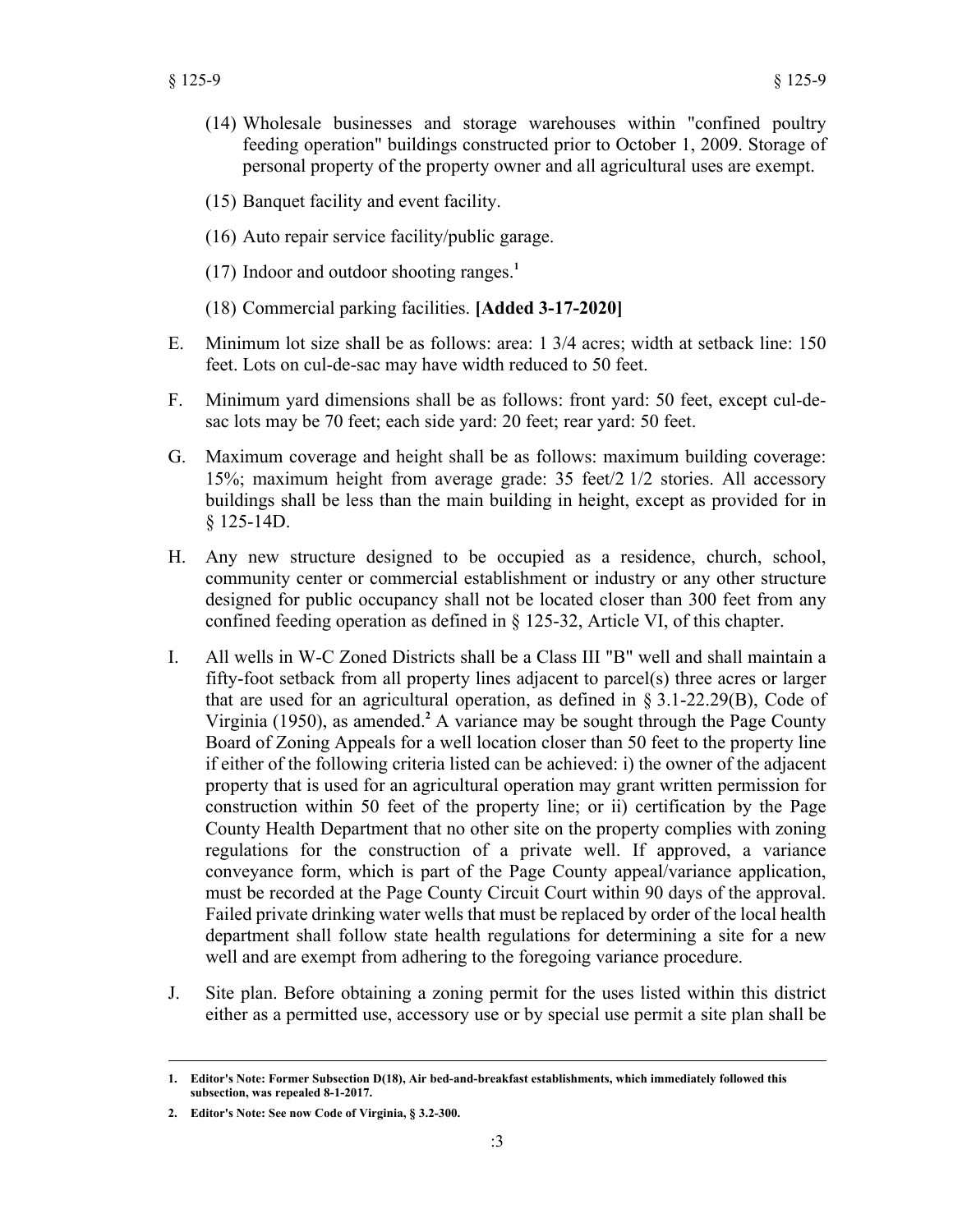submitted with the zoning application (prior to construction). The site plan should include:

- (1) Boundary of the parcel with project name, tax map number, and owner name and contact information.
- (2) Building location and setbacks from property lines.
- (3) Parking spaces.
- (4) Proposed signs.
- (5) Lighting with a description.

## **§ 125-10. Agriculture (A-1). [Amended 4-8-1991; 4-12-1993; 9-9-1996; 5-11-1999; 7-13-1999; 2-12-2002; 6-10-2003; 6-21-2005; 12-19-2006; 3-18-2008; 12-16-2008; 4-21-2009; 6-16-2009; 10-20-2009; 4-20-2010; 9-18-2012; 9-16-2014; 2-7-2017]**

- A. Statement of intent. This district is intended to preserve the character of those portions of the County where agricultural and other low-intensity uses predominate. To ensure the success of the above goal, it is necessary to maintain a relatively low density of development. The permitted uses should include mainly agriculture and related uses. Generally, soils in these areas are well suited for agricultural purposes. As agricultural land is a primary resource and economic asset of the County, it must be preserved to the greatest extent possible. Very low-density development may be permitted in this area, but agricultural preservation is the primary intent of this district.
- B. Permitted uses shall be as follows:
	- (1) Agriculture.
	- (2) Wayside or roadside stand or market.
	- (3) Forest, scenic and wildlife preserves and conservation areas.
	- (4) Single-family detached dwellings.
	- (5) Cemeteries; police, fire and rescue squad stations; other essential public services.
	- (6) Portable sawmills, portable chipping mills, and portable shaving mills.
	- (7) Electric facilities operating at 40 kilovolts or below.
	- (8) Bed-and-breakfast establishments and short-term tourist rentals, subject to the provisions of § 125-30.21. **[Amended 8-1-2017]**
	- (9) Manufactured homes and individual mobile homes.
	- (10) Confined feeding operations pursuant to the requirements of Article VI of this chapter and pursuant to all other provisions of this chapter.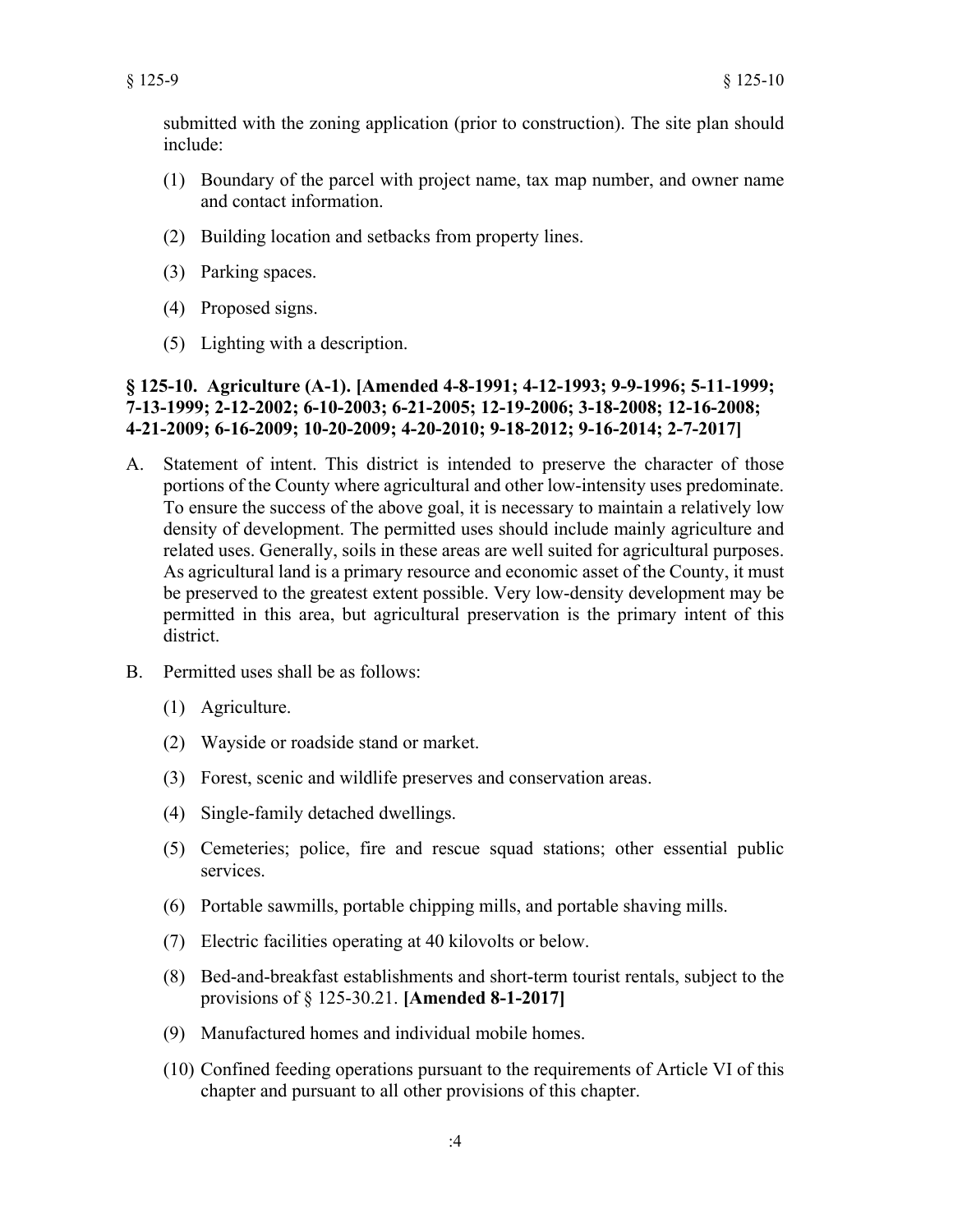- (11) Only one permitted principal residential structure shall be allowed on any lot, tract or parcel of land.
- (12) Town of Luray Wastewater Facility.
- (13) Distilleries which are licensed by the Commonwealth in accordance with the Virginia Alcoholic Beverage Control Act, or other Virginia laws, as amended, from time to time. There shall be a limit of 5,000 gallons per year. The applicant shall provide a measured site sketch of the property, including but not limited to parking, and the building used to house the operation. Anything above and beyond the gallons allowed or activity allowed will require a special use permit.
- (14) Farmers market. **[Added 6-5-2018]**
- (15) Greenhouse retail sales. **[Added 6-5-2018]**
- (16) Brewery. **[Added 6-5-2018]**
- (17) Winery. **[Added 6-5-2018]**
- (18) Aircraft maintenance facilities, avionics repair facilities, aviation terminal buildings, and any other buildings and/or structures related to aviation that are adjacent to and under the control of a public use airport. **[Added 5-19-2020]**
- C. Permitted accessory uses located on the same lot with the permitted principal use shall be as follows:
	- (1) Private garage or private parking area.
	- (2) Signs pursuant to § 125-20.
	- (3) Home occupations pursuant to § 125-15.
	- (4) Customary accessory uses and buildings, provided that they are clearly incidental to the principal use pursuant to § 125-16.
	- (5) Guesthouse, as defined in § 125-4.
	- (6) Family day home (less than five unrelated children).
	- (7) Small system wind energy facility.
	- (8) Windmill.
- D. Uses permitted by special permit shall be as follows:
	- (1) Lodges or clubs for climbing, hunting, fishing, gunning, nature observation or other similar recreation purposes pursuant to § 125-22.
	- (2) Commercial outdoor recreation areas and facilities: parks (except amusement parks), playgrounds, picnic grounds, swimming clubs, country clubs, golf courses and driving ranges, miniature golf courses; archery; laser tag;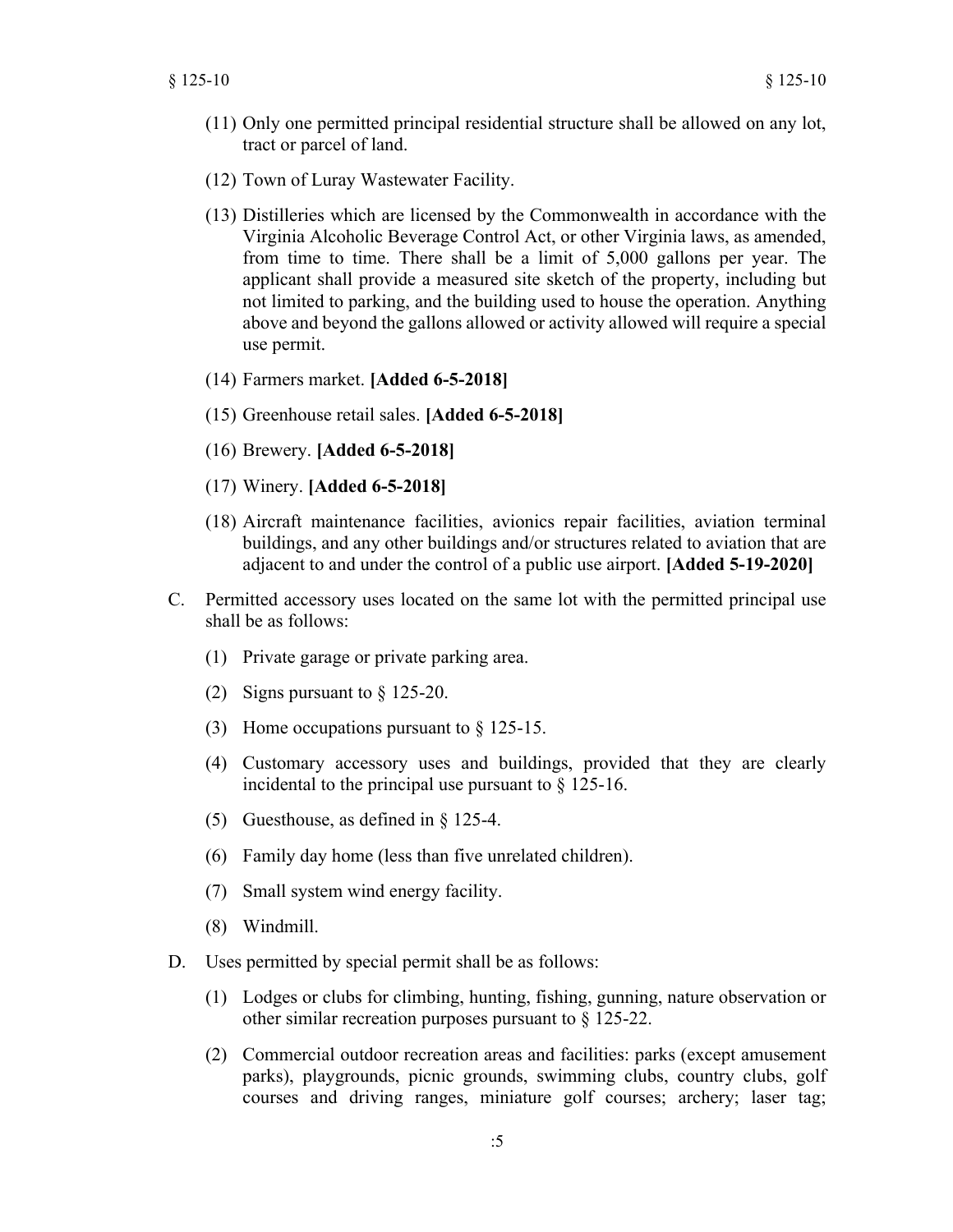paintball; and other similar uses, all pursuant to § 125-22.

- (3) Publicly owned sanitary landfills which meet all federal, state and County requirements.
- (4) Recreational trailer camps pursuant to § 125-19.
- (5) Airstrips meeting all federal, state and County requirements and not to be closer than 1,000 feet from a residential district boundary. All airstrips shall meet requirements as established in § 125-26.
- (6) Electric facilities operating above 40 kilovolts.
- (7) Churches and public schools.
- (8) Professional offices, not higher than two stories and not exceeding 5,000 square feet in area, by special use permit.
- (9) Outdoor commercial recreation areas and facilities: camps and campgrounds pursuant to § 125-66.
- (10) Pole-designed tower facilities or pole-designed structures not to exceed 100 feet in height with a minimum setback from all property lines of 200 feet, to be used for the primary purpose of communications, including, by way of illustration but not limited to, the following: telephone, radio, television, cable, and signal by special use permit.
- (11) Commercial sawmills, commercial chipping mills, and commercial shaving mills pursuant to § 125-30.4.
- (12) Commercial workshops as defined in § 125-4.
- (13) Veterinarian clinics, pet grooming, boarding and breeding of animals as defined in § 125-4.
- (14) Family day home (five or more unrelated children) pursuant to § 125-30.6.
- (15) Wholesale businesses and storage warehouses within "confined poultry feeding operation" buildings constructed prior to October 1, 2009. Storage of personal property of the property owner and all agricultural uses are exempt.
- (16) Banquet facility and event facility.
- $(17)$  (Reserved)<sup>3</sup>
- $(18)$  (Reserved)<sup>4</sup>
- (19) Self-storage unit.
- (20) Farm implements sales with or without service facilities.

**<sup>3.</sup> Editor's Note: Former Subsection D(17), Farmers market, was repealed 6-5-2018; see now Subsection B(14).**

**<sup>4.</sup> Editor's Note: Former Subsection D(18), Greenhouse, was repealed 6-5-2018; see now Subsection B(15).**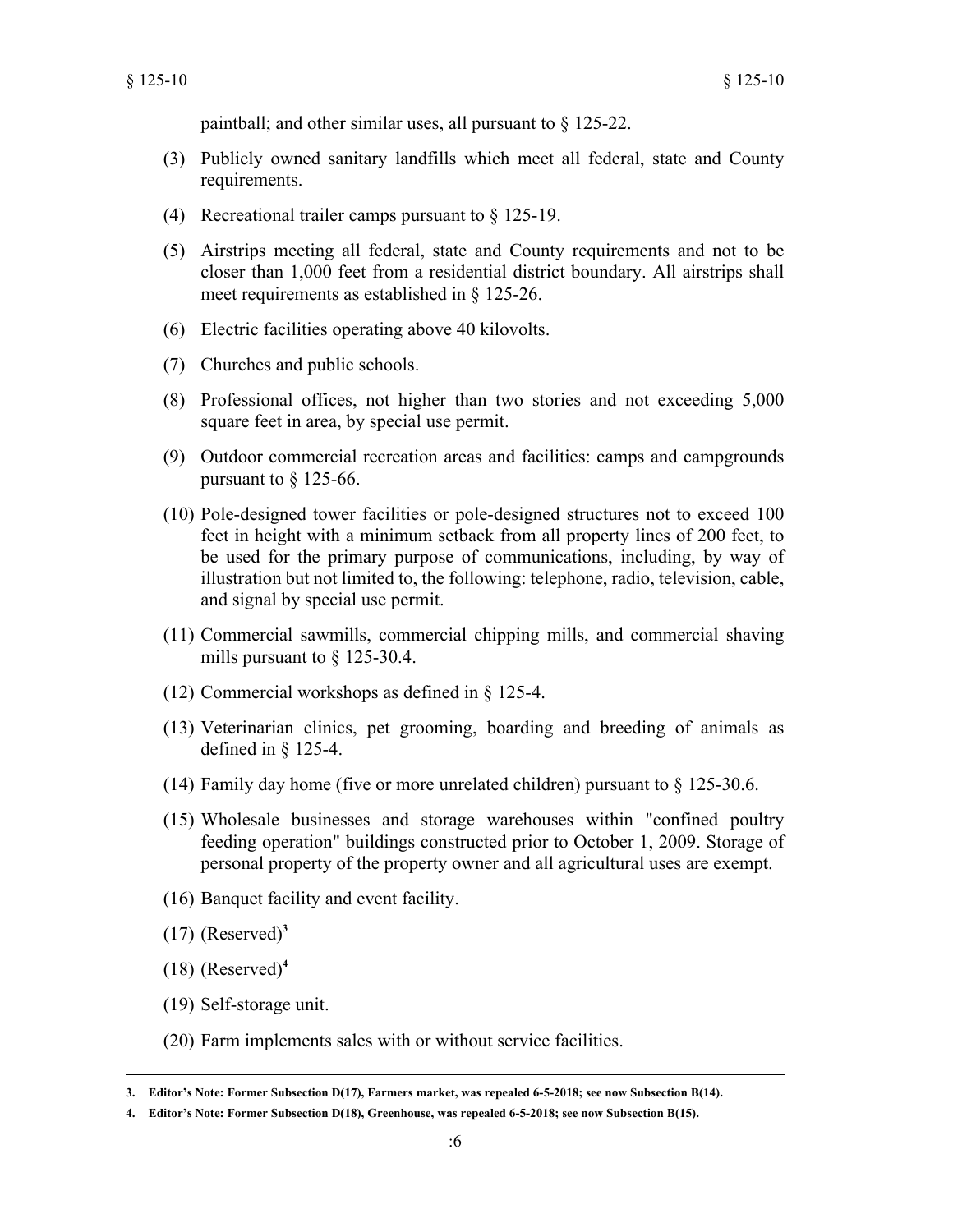- (21) Indoor and outdoor shooting ranges.
- (22) Auto repair service facility/public garage.
- (23) (Reserved)**<sup>5</sup>**
- $(24)$  (Reserved)<sup>6</sup>
- (25) Commercial parking facilities. **[Added 3-17-2020]**
- E. Minimum lot size shall be as follows: area: 1 3/4 acres; width at setback line: 150 feet.
- F. Minimum yard dimensions shall be as follows: front yard: 50 feet, except cul-desac lots may be 70 feet; each side yard: 20 feet; rear yard: 50 feet.
- G. Maximum building coverage and height shall be as follows: maximum building coverage: 10%; maximum height from average grade: 35 feet/2 1/2 stories. All accessory buildings shall be less than the main building in height, except as provided in § 125-14D.
- H. Any new structure designed to be occupied as a residence, church, school, community center or commercial business establishment or industry or any other structure designed for public occupancy shall not be located closer than 300 feet from any confined feeding operation as defined in § 125-32, Article VI, of this chapter.
- I. All wells in Agricultural Zoned Districts shall be a Class III "B" well and shall maintain a fifty-foot setback from all property lines adjacent to parcel(s) three acres or larger that are used for an agricultural operation, as defined in § 3.1-22.29(B), Code of Virginia (1950), as amended.**<sup>7</sup>** A variance may be sought through the Page County Board of Zoning Appeals for a well location closer than 50 feet to the property line if either of the following criteria listed can be achieved: i) the owner of the adjacent property that is used for an agricultural operation may grant written permission for construction within 50 feet of the property line; or ii) certification by the Page County Health Department that no other site on the property complies with zoning regulations for the construction of a private well. If approved, a variance conveyance form, which is part of the Page County appeal/variance application, must be recorded at the Page County Circuit Court within 90 days of the approval. Failed private drinking water wells that must be replaced by order of the local health department shall follow state health regulations for determining a site for a new well and are exempt from adhering to the foregoing variance procedure.
- J. Site plan. Before obtaining a zoning permit for the uses listed within this district either as a permitted use, accessory use or by special use permit a site plan shall be submitted with the zoning application (prior to construction). The site plan should

**<sup>5.</sup> Editor's Note: Former Subsection D(23), Brewery, was repealed 6-5-2018; see now Subsection B(16).**

**<sup>6.</sup> Editor's Note: Former Subsection D(24), Winery, was repealed 6-5-2018; see now Subsection B(17). Former Subsection D(25), Air bed-and-breakfast establishments, which immediately followed this subsection, was repealed 8-1-2017.**

**<sup>7.</sup> Editor's Note: See now Code of Virginia, § 3.2-300.**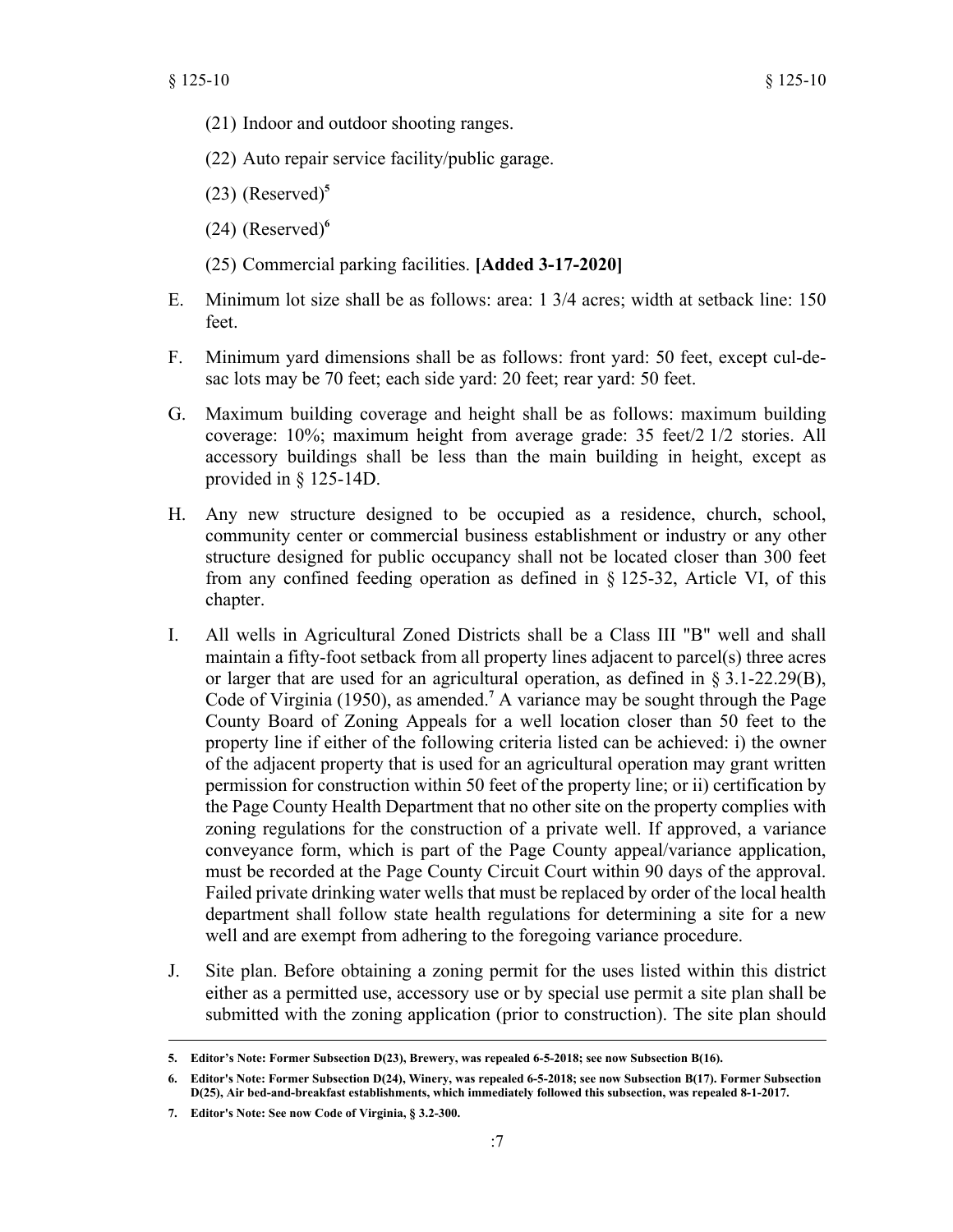include:

- (1) Boundary of the parcel with project name, tax map number, and owner name and contact information.
- (2) Building location and setbacks from property lines.
- (3) Parking spaces.
- (4) Proposed signs.
- (5) Lighting with a description.

## **§ 125-11. Residential (R).**

- A. Statement of intent. This district is intended to promote and encourage residential development which will blend with existing development and create an appropriate living environment. The regulations of this district are designed to create a harmonious residential community and to promote a suitable environment for family life.
- B. Permitted uses shall be as follows:
	- (1) Single-family detached dwellings.
	- (2) Two-family dwellings.
	- (3) Multifamily dwellings.
	- (4) Garden apartments and townhouses pursuant to § 125-17.
	- (5) Public buildings owned and operated by the County, an authority organized by the County or a corporation franchised by the Commonwealth of Virginia.
	- (6) Churches and cemeteries; schools and fire, police and rescue squad stations; parks and playgrounds and recreational facilities; community clubhouses intended for residents only; other essential public services. **[Amended 2-17-2009]**
	- (7) Electric facilities operating at 40 kilovolts or below.
	- (8) Bed-and-breakfast establishments.
	- (9) Only one permitted principal residential structure shall be allowed on any lot, tract or parcel of land. **[Added 6-21-2005]**
	- (10) Age-restricted communities, pursuant to § 125-30.5. **[Added 2-17-2009]**
	- (11) A manufactured home which replaces a mobile home that has been removed, destroyed or has suffered severe damage; however, such mobile home must be replaced by a manufactured home within 120 days of the removal of or damage or destruction to the mobile home, with leave to the applicant to request of the Zoning Administrator an extension of an additional 120 days.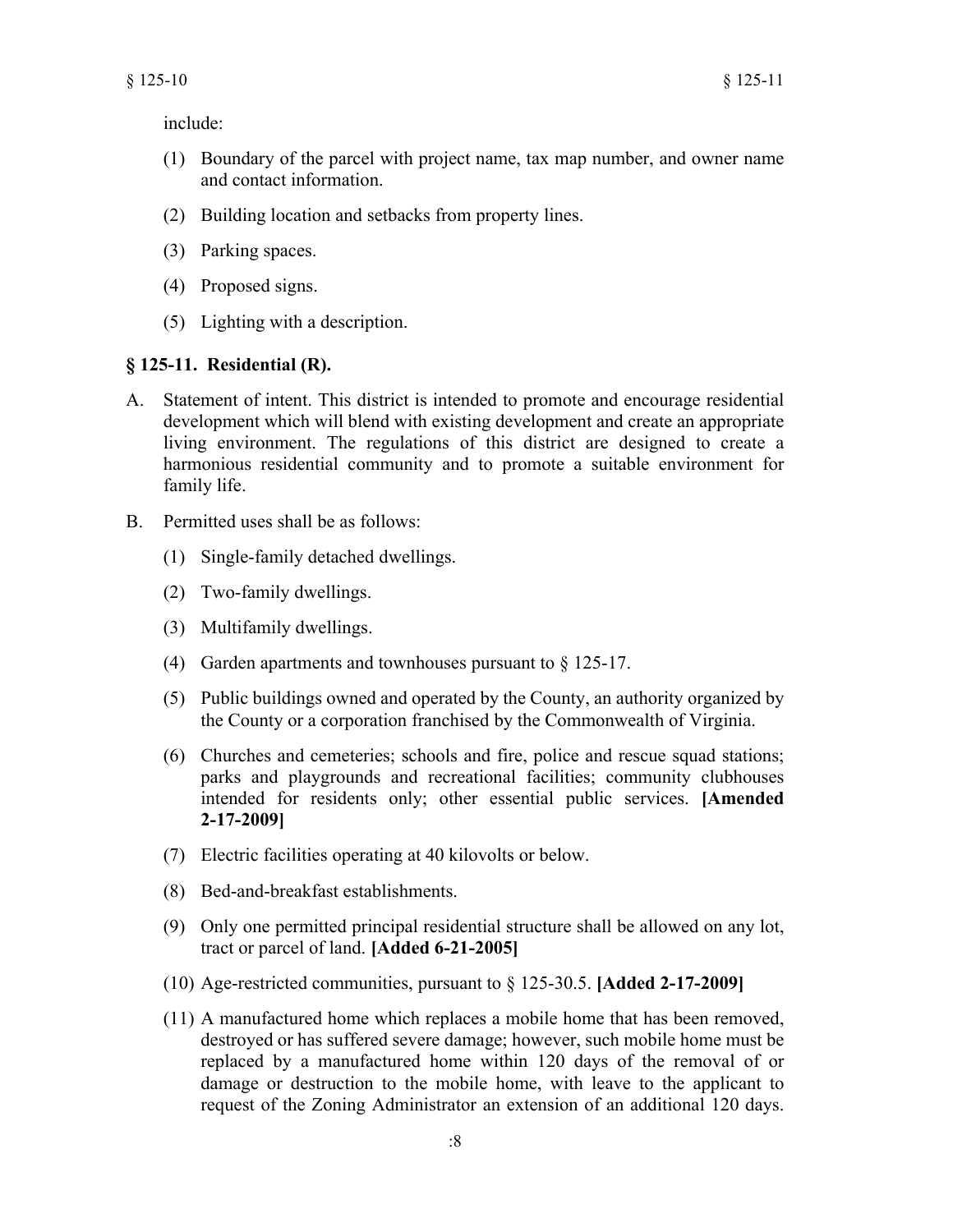## **[Added 6-16-2009<sup>8</sup> ]**

- (12) Short-term tourist rental, subject to the provisions of § 125-30.21. **[Added 8-1-2017]**
- C. Permitted accessory uses located on the same lot with the permitted principal use shall be as follows:
	- (1) Private garage or private parking areas.
	- (2) Signs pursuant to § 125-20.
	- (3) Home occupations pursuant to § 125-15.
	- (4) Customary accessory uses and buildings, provided that they are clearly incidental to the principal use pursuant to § 125-16.
	- (5) Guest house, as defined in § 125-4. **[Added 6-21-2005]**
	- (6) Family day home (less than six unrelated children). **[Added 6-16-2009]**
- D. Uses permitted by special permit shall be as follows:
	- (1) Hospitals, orphanages, convalescent homes for the care of the sick, aged or crippled, family care homes, foster homes or group homes serving physically handicapped, mentally ill, intellectually disabled or other developmentally disabled persons, not related by blood or marriage, meeting all federal, state, County and other requirements of this chapter. **[Amended 9-16-2008]**
	- (2) Electric facilities operating above 40 kilovolts.
	- (3) Manufactured homes in subdivisions pursuant to § 125-29. **[Added 7-9-1990]**
	- (4) Family day home (six or more unrelated children) pursuant to § 125-30.6 **[Added 6-16-2009]**
	- (5) Child day center pursuant to § 125-30.6. **[Added 6-16-2009]**
	- (6) Small system wind energy facility. **[Added 10-20-2009]**
	- (7) Windmill. **[Added 10-20-2009]**
- E. Minimum lot size and dimensions shall be as follows: **[Amended 6-21-2005]**

**<sup>8.</sup> Editor's Note: This ordinance also repealed Subsection D(2), redesignating Subsection D(3) and (4) as Subsection D(2) and (3), respectively.**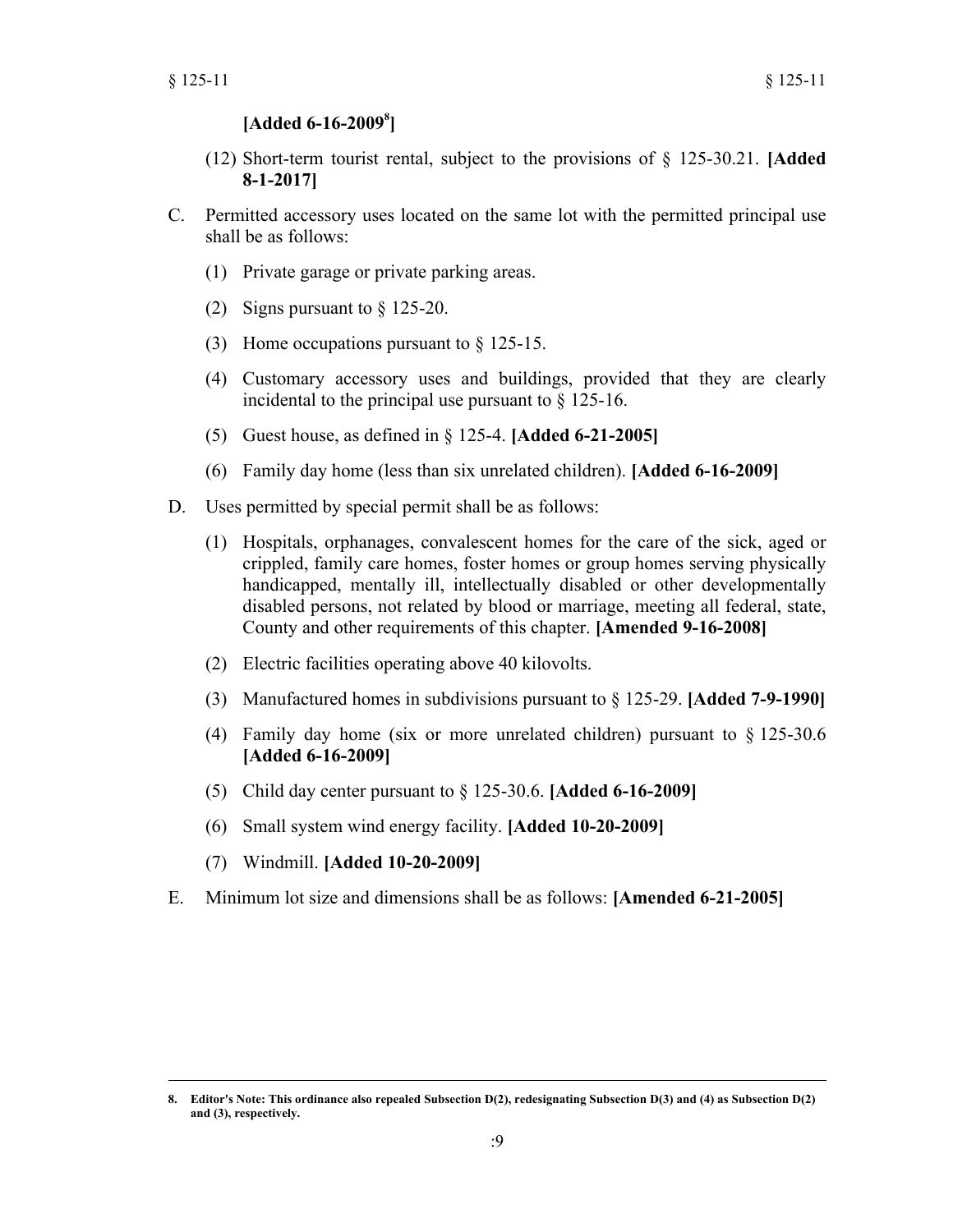|                            |                       | <b>Minimum</b>    |              |                |      |
|----------------------------|-----------------------|-------------------|--------------|----------------|------|
|                            | <b>Minimum</b>        | <b>Lot Width</b>  |              | Yard           |      |
|                            | <b>Area Per</b>       | <b>Per Dwell-</b> |              | <b>Setback</b> |      |
|                            | <b>Dwelling</b>       | ing Unit          |              | (feet)         |      |
|                            | Unit                  | (feet)            | <b>Front</b> | <b>Side</b>    | Rear |
| Public water<br>and sewer  | 15,000<br>square feet | 100               | 35           | 15             | 35   |
| Public water or<br>sewer   | 20,000<br>square feet | 100               | 35           | 15             | 35   |
| On-site water<br>and sewer | $1\frac{3}{4}$ acre   | 150               | 35           | 15             | 50   |

- (1) Any new structure designed to be occupied as a residence, church, school, community center or commercial business establishment or industry or any other structure designed for public occupancy shall not be located closer than 300 feet from any confined feeding operation as defined in § 125-32, Article VI, of this chapter.
- (2) All wells in Residential zoned districts shall be a Class III "B" well and shall maintain a fifty-foot setback from all property lines adjacent to parcel(s) three acres or larger that are used for an agricultural operation, as defined in § 3.1-22.29(B), Code of Virginia (1950), as amended.**<sup>9</sup>** A variance may be sought through the Page County Board of Zoning Appeals for a well location closer than 50 feet to the property line if either of the following criteria listed can be achieved: (i) the owner of the adjacent property that is used for an agricultural operation may grant written permission for construction within 50 feet of the property line; or (ii) certification by the Page County Health Department that no other site on the property complies with zoning regulations for the construction of a private well. If approved, a Variance Conveyance form, which is part of the Page County Appeal/Variance application, must be recorded at the Page County Circuit Court within 90 days of the approval. Failed private drinking water wells that must be replaced by order of the local health department shall follow state health regulations for determining a site for a new well and are exempt from adhering to the foregoing variance procedure. **[Amended 12-16-2008; 4-21-2009**
- (3) For lots served by public water and public sewer, the minimum lot size for single-family attached and single-family detached dwellings shall be 15,000 square feet and the minimum lot width shall be 100 feet. A lot containing a single-family attached may be further divided into separate parcels for each dwelling unit, provided that the resulting lot size for each dwelling unit is a minimum of 7,500 square feet with a minimum lot frontage of 50 feet for each

**<sup>9.</sup> Editor's Note: See now Code of Virginia, § 3.2-300.**